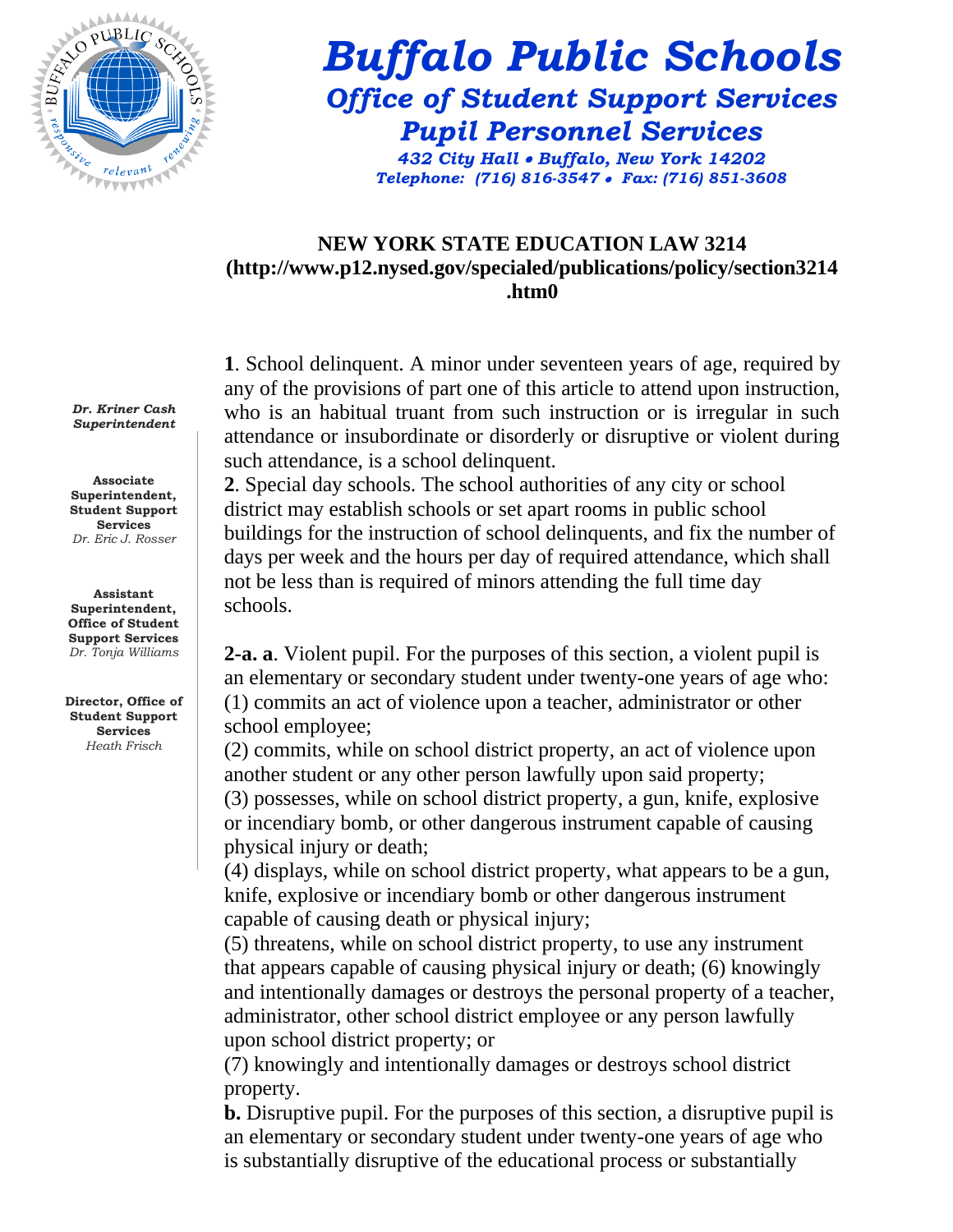

## *Buffalo Public Schools Office of Student Support Services Pupil Personnel Services 432 City Hall Buffalo, New York 14202*

*Telephone: (716) 816-3547 Fax: (716) 851-3608*

interferes with the teacher`s authority over the classroom.

**3**. Suspension of a pupil.

**a.** The board of education, board of trustees or sole trustee, the superintendent of schools, district superintendent of schools or principal of a school may suspend the following pupils from required attendance upon instruction: A pupil who is insubordinate or disorderly or violent or disruptive, or whose conduct otherwise endangers the safety, morals, health or welfare of others.

**b.** (1) The board of education, board of trustees, or sole trustee, superintendent of schools, district superintendent of schools and the principal of the school where the pupil attends shall have the power to suspend a pupil for a period not to exceed five school days. In the case of such a suspension, the suspending authority shall provide the pupil with notice of the charged misconduct. If the pupil denies the misconduct, the suspending authority shall provide an explanation of the basis for the suspension. The pupil and the person in parental relation to the pupil shall, on request, be given an opportunity for an informal conference with the principal at which the pupil and/or person in parental relation shall be authorized to present the pupil`s version of the event and to ask questions of the complaining witnesses. The aforesaid notice and opportunity for an informal conference shall take place prior to suspension of the pupil unless the pupil`s presence in the school poses a continuing danger to persons or property or an ongoing threat of disruption to the academic process, in which case the pupil`s notice and opportunity for an informal conference shall take place as soon after the suspension as is reasonably practicable.

(2) A teacher shall immediately report and refer a violent pupil to the principal or superintendent for a violation of the code of conduct and a minimum suspension period pursuant to section twenty-eight hundred one of this chapter.

**c.** (1) No pupil may be suspended for a period in excess of five school days unless such pupil and the person in parental relation to such pupil shall have had an opportunity for a fair hearing, upon reasonable notice, at which such pupil shall have the right of representation by counsel, with the right to question witnesses against such pupil and to present witnesses and other evidence on his behalf. Where a pupil has been suspended in accordance with this section by a superintendent of

*Dr. Kriner Cash Superintendent*

**Associate Superintendent, Student Support Services** *Dr. Eric J. Rosser*

**Assistant Superintendent, Office of Student Support Services** *Dr. Tonja Williams*

**Director, Office of Student Support Services**  *Heath Frisch*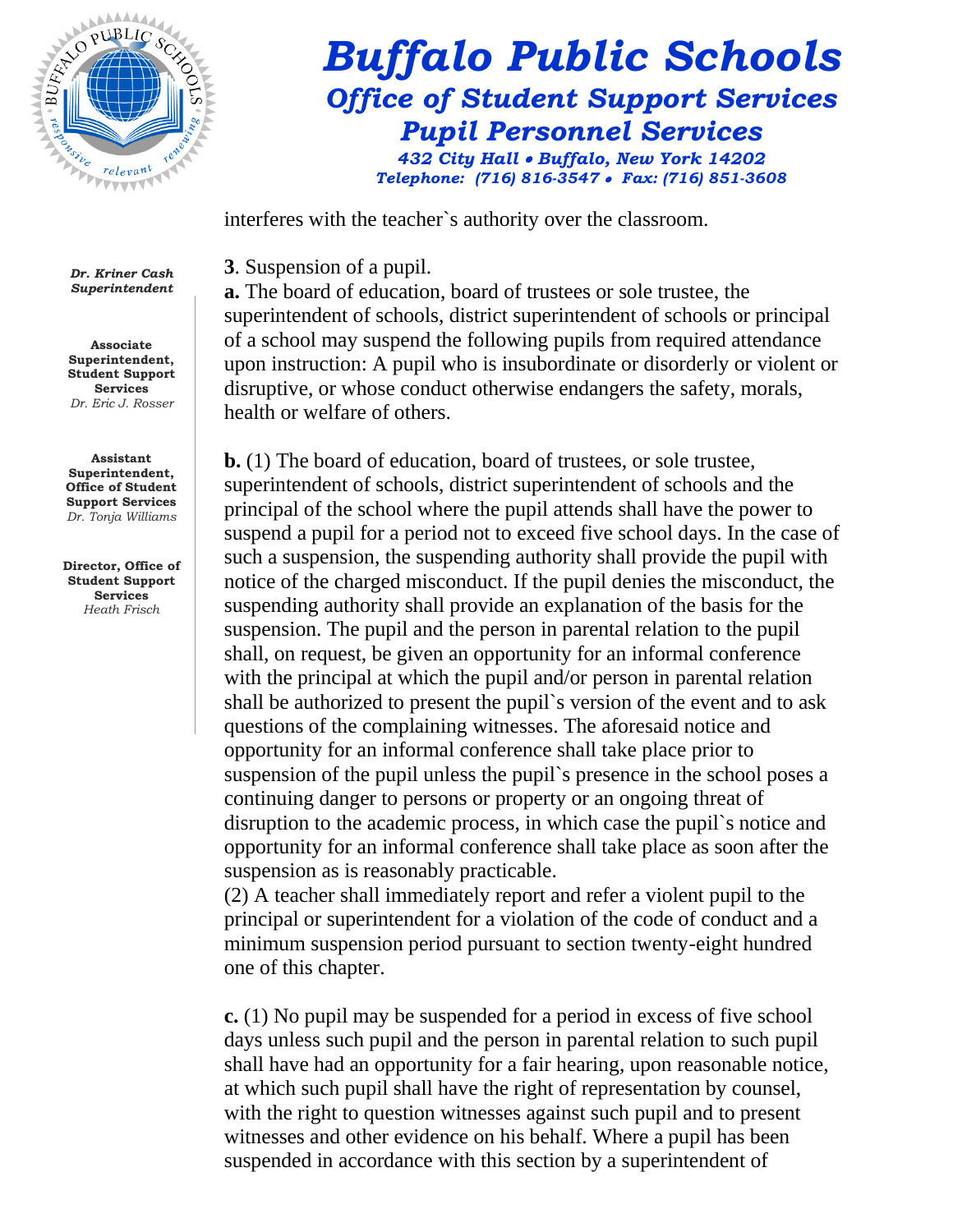

### *Buffalo Public Schools Office of Student Support Services Pupil Personnel Services 432 City Hall Buffalo, New York 14202 Telephone: (716) 816-3547 Fax: (716) 851-3608*

*Dr. Kriner Cash Superintendent*

**Associate Superintendent, Student Support Services** *Dr. Eric J. Rosser*

**Assistant Superintendent, Office of Student Support Services** *Dr. Tonja Williams*

**Director, Office of Student Support Services**  *Heath Frisch* 

schools, district superintendent of schools, community superintendent or principal of a school, the superintendent shall personally hear and determine the proceeding or may, in his discretion, designate a hearing officer to conduct the hearing. The hearing officer shall be authorized to administer oaths and to issue subpoenas in conjunction with the proceeding before him. A record of the hearing shall be maintained, but no stenographic transcript shall be required and a tape recording shall be deemed a satisfactory record. The hearing officer shall make findings of fact and recommendations as to the appropriate measure of discipline to the superintendent. The report of the hearing officer shall be advisory only, and the superintendent may accept all or any part thereof. An appeal will lie from the decision of the superintendent to the board of education who shall make its decision solely upon the record before it.The board may adopt in whole or in part the decision of the superintendent of schools. Where the basis for the suspension is, in whole or in part, the possession on school grounds or school property by the student of any firearm, rifle, shotgun, dagger, dangerous knife, dirk, razor, stiletto or any of the weapons, instruments or appliances specified in subdivision one of section 265.01 of the penal law, the hearing officer or superintendent shall not be barred from considering the admissibility of such weapon, instrument or appliance as evidence, notwithstanding a determination by a court in a criminal or juvenile delinquency proceeding that the recovery of such weapon, instrument or appliance was the result of an unlawful search or seizure.

(2) Where a pupil has been suspended in accordance with this section by a board of education, the board may in its discretion hear and determine the proceeding or appoint a hearing officer who shall have the same powers and duties with respect to the board that a hearing officer has with respect to a superintendent where the suspension was ordered by him. The findings and recommendations of the hearing officer conducting the proceeding shall be advisory and subject to final action by the board of education, each member of which shall before voting review the testimony and acquaint himself with the evidence in the case. The board may reject, confirm or modify the conclusions of the hearing officer.

**d.** Consistent with the federal gun-free schools act of nineteen hundred ninety-four, any public school pupil who is determined under this subdivision to have brought a weapon to school shall be suspended for a period of not less than one calendar year and any nonpublic school pupil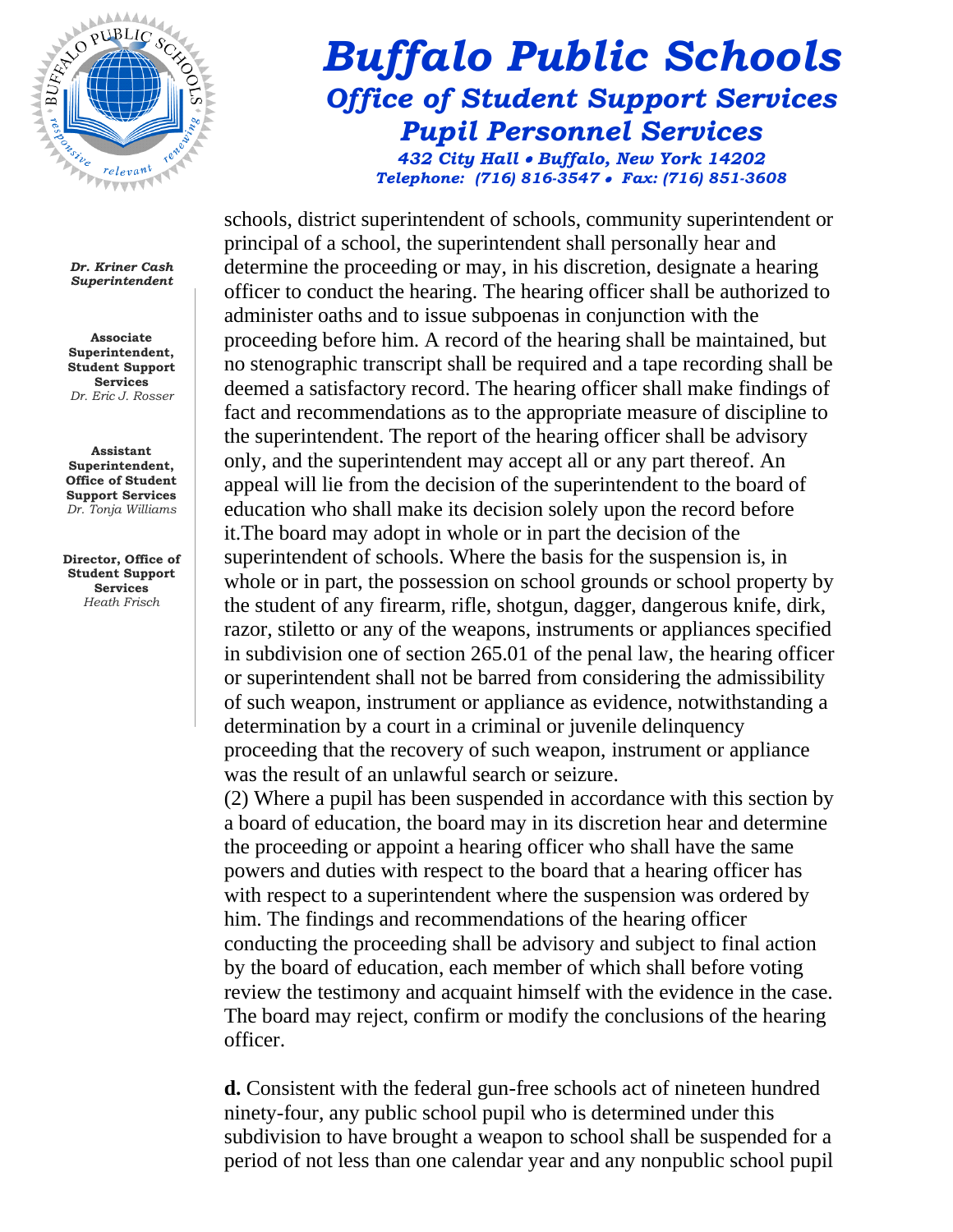

### *Buffalo Public Schools Office of Student Support Services Pupil Personnel Services 432 City Hall Buffalo, New York 14202 Telephone: (716) 816-3547 Fax: (716) 851-3608*

*Dr. Kriner Cash Superintendent*

**Associate Superintendent, Student Support Services** *Dr. Eric J. Rosser*

**Assistant Superintendent, Office of Student Support Services** *Dr. Tonja Williams*

**Director, Office of Student Support Services**  *Heath Frisch* 

participating in a program operated by a public school district using funds from the elementary and secondary education act of nineteen hundred sixty-five who is determined under this subdivision to have brought a weapon to a public school or other premises used by the school district to provide such programs shall be suspended for a period of not less than one calendar year from participation in such program. The procedures of this subdivision shall apply to such a suspension of a nonpublic school pupil. A superintendent of schools, district superintendent of schools or community superintendent shall have the authority to modify this suspension requirement for each student on a case-by-case basis. The determination of a superintendent shall be subject to review by the board of education pursuant to paragraph c of this subdivision and the commissioner pursuant to section three hundred ten of this chapter. Nothing in this subdivision shall be deemed to authorize the suspension of a student with a disability in violation of the individuals with disabilities education act or article eighty-nine of this chapter. A superintendent shall refer the pupil under the age of sixteen who has been determined to have brought a weapon to school in violation of this subdivision to a presentment agency for a juvenile delinquency proceeding consistent with article three of the family court act except a student fourteen or fifteen years of age who qualifies for juvenile offender status under subdivision forty-two of section 1.20 of the criminal procedure law. A superintendent shall refer any pupil sixteen years of age or older or a student fourteen or fifteen years of age who qualifies for juvenile offender status under subdivision forty-two of section1.20 of the criminal procedure law, who has been determined to have brought a weapon to school in violation of this subdivision to the appropriate law enforcement officials.

*e.* Procedure after suspension. Where a pupil has been suspended pursuant to this subdivision and said pupil is of compulsory attendance age, immediate steps shall be taken for his or her attendance upon instruction elsewhere or for supervision or detention of said pupil pursuant to the provisions of article seven of the family court act. Where a pupil has been suspended for cause, the suspension may be revoked by the board of education whenever it appears to be for the best interest of the school and the pupil to do so.

**f.** Whenever the term "board of education or superintendent of schools" is used in this subdivision, it shall be deemed to include community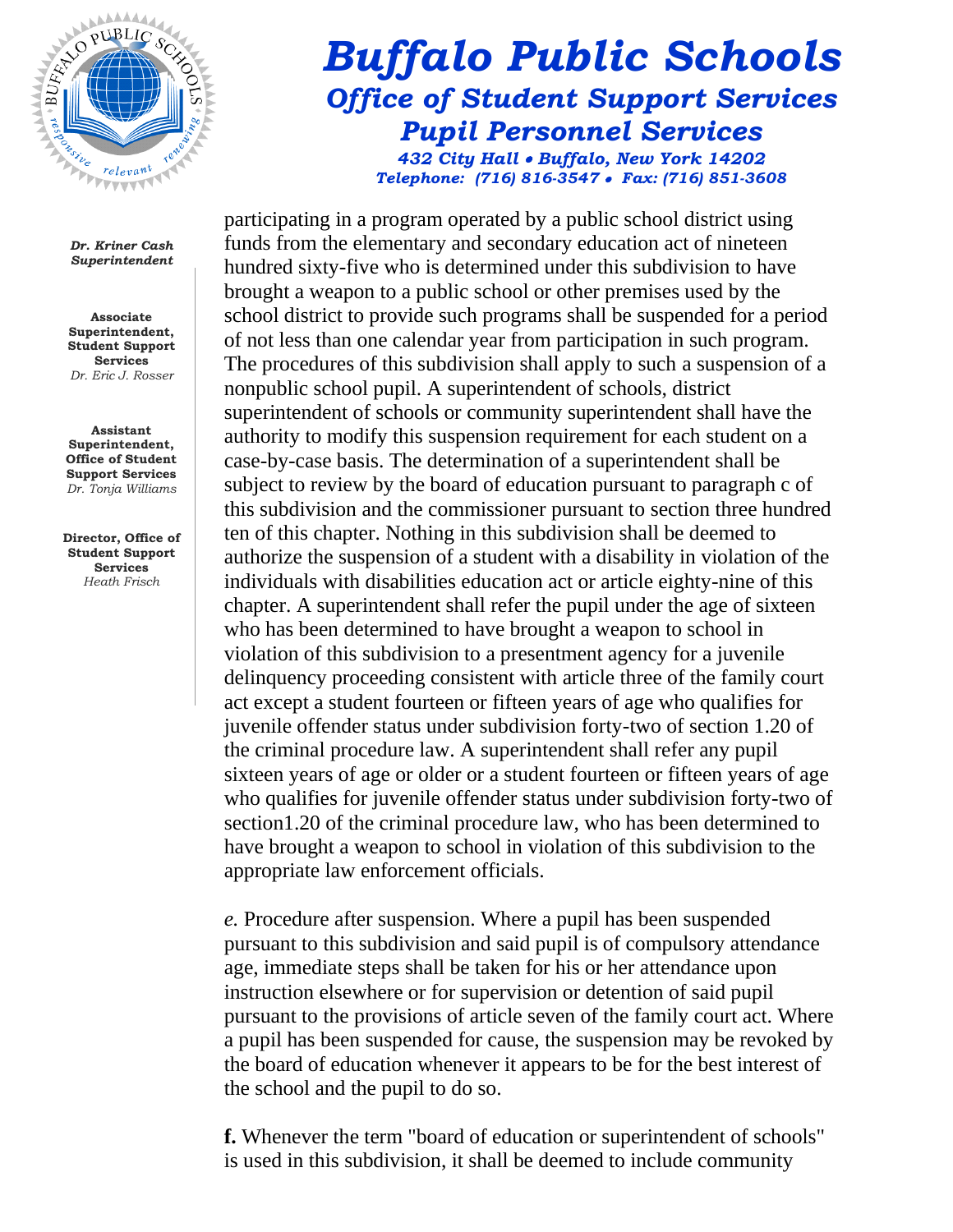

**Associate Superintendent, Student Support Services** *Dr. Eric J. Rosser*

**Assistant Superintendent, Office of Student Support Services** *Dr. Tonja Williams*

**Director, Office of Student Support Services**  *Heath Frisch* 

## *Buffalo Public Schools Office of Student Support Services Pupil Personnel Services 432 City Hall Buffalo, New York 14202 Telephone: (716) 816-3547 Fax: (716) 851-3608*

boards of education and community superintendents governing community districts in accordance with the provisions of article fiftytwo-A of this chapter. For the purpose of this subdivision, the term "weapon" means a firearm as such term is defined in section nine hundred twenty-one of title eighteen of the United States code.

**g**. Discipline of students with disabilities and students presumed to have a disability for discipline purposes.

(1) Notwithstanding any other provision of this subdivision to the contrary, a student with a disability as such term is defined in section forty-four hundred one of this chapter and a student presumed to have a disability for discipline purposes, may be suspended or removed from his or her current educational placement for violation of school rules only in accordance with the procedures established in this section, the regulations of the commissioner implementing this paragraph, and subsection (k) of section fourteen hundred fifteen of title twenty of the United States code and the federal regulations implementing such statute, as such federal law and regulations are from time to time amended. Nothing in this paragraph shall be construed to confer greater rights on such students than are conferred under applicable federal law and regulations, or to limit the ability of a school district to change the educational placement of a student with a disability in accordance with the procedures in article eighty-nine of this chapter.

(2) As used in this paragraph, a "student presumed to have a disability for discipline purposes" shall mean a student who the school district is deemed to have knowledge was a student with a disability before the behavior that precipitated disciplinary action under the criteria in subsection (k)(8) of section fourteen hundred fifteen of title twenty of the United States code and the federal regulations implementing such statute.

(3) In applying the federal law consistent with this section: (i) in the event of a conflict between the procedures established in this section and those established in subsection (k) of section fourteen hundred fifteen of title twenty of the United States code and the federal regulations implementing such statute, such federal statute and regulations shall govern.

(ii) the trustees or board of education of any school district, a district superintendent of schools or a building principal delegated authority to suspend students pursuant to this subdivision, shall have authority to order the placement of a student with a disability into an appropriate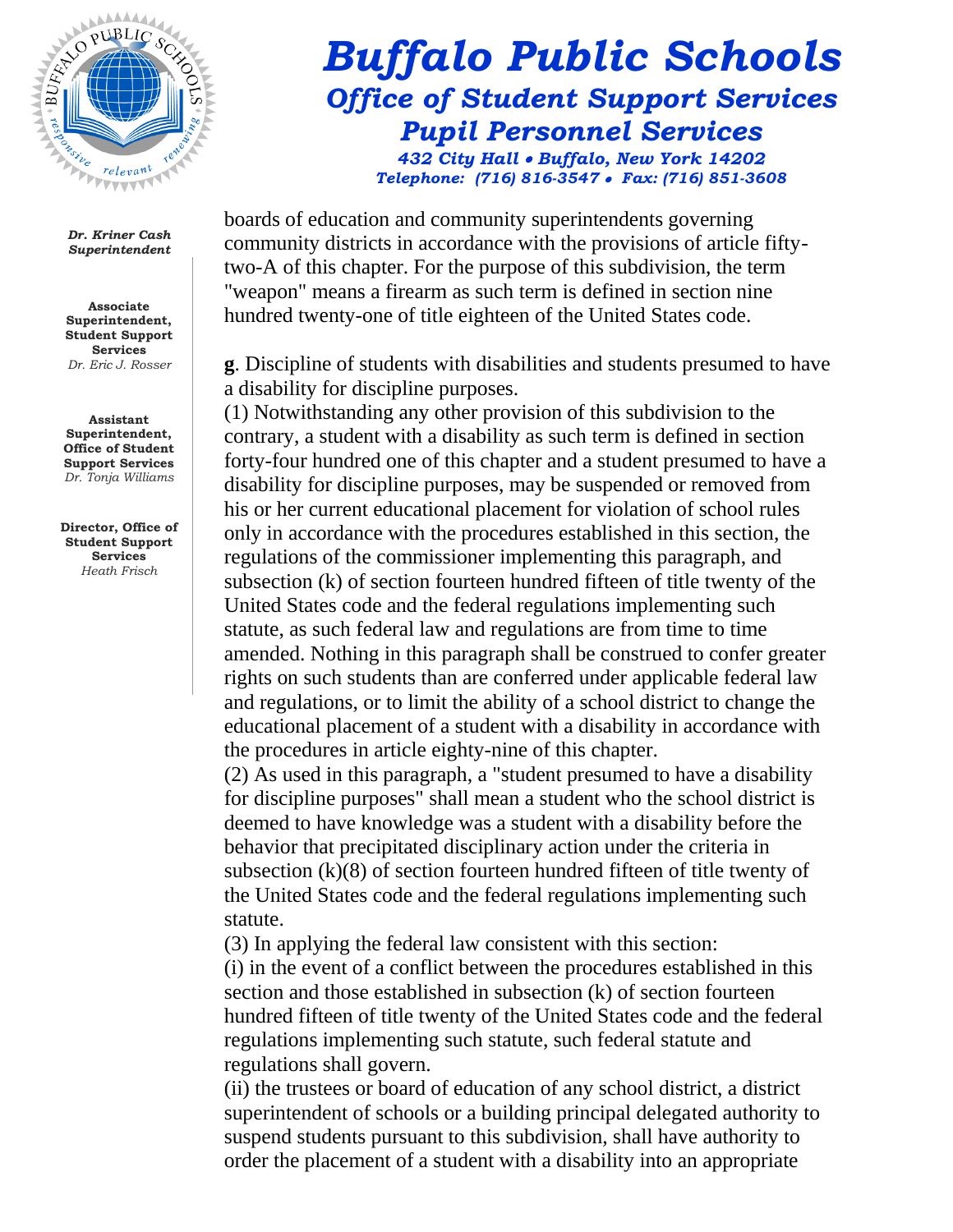

**Associate Superintendent, Student Support Services** *Dr. Eric J. Rosser*

**Assistant Superintendent, Office of Student Support Services** *Dr. Tonja Williams*

**Director, Office of Student Support Services**  *Heath Frisch* 

## *Buffalo Public Schools Office of Student Support Services Pupil Personnel Services 432 City Hall Buffalo, New York 14202 Telephone: (716) 816-3547 Fax: (716) 851-3608*

interim alternative educational setting, another setting or suspension for a period not to exceed five consecutive school days where such student is suspended pursuant to this subdivision and, except as otherwise provided in clause (vi) of this subparagraph, the suspension does not result in a change in placement under federal law.

(iii) the superintendent of schools of a school district, either directly or upon recommendation of a hearing officer designated pursuant to paragraph c of this subdivision, may order the placement of a student with a disability into an interim alternative educational setting, another setting or suspension for up to ten consecutive school days, inclusive of any period in which the student is placed in an appropriate interim alternative educational placement, another setting or suspension pursuant to clause (ii) of this subparagraph for the behavior, where the superintendent determines in accordance with the procedures set forth in this subdivision that the student has engaged in behavior that warrants a suspension, and, except as otherwise provided in clause (vi) of this subparagraph, the suspension does not result in a change in placement under federal law.

(iv) the superintendent of schools of a school district, either directly or upon recommendation of a hearing officer designated pursuant to paragraph c of this subdivision, may order the change in placement of a student with a disability to an interim alternative educational setting for up to forty-five days, but not to exceed the period of suspension ordered by a superintendent in accordance with this subdivision, under the circumstances specified in subsection (k)(1) of section fourteen hundred fifteen of title twenty of the United States code and the federal regulations implementing such statute.

(v) the terms "day," "business day," and "school day" shall be as defined in section 300.9 of title thirty-four of the code of federal regulations. (vi) notwithstanding any other provision of this subdivision to the contrary, upon a determination by the committee on special education that the behavior of a student with a disability was not a manifestation of the student`s disability, such student may be disciplined pursuant to this section in the same manner as a nondisabled student, except that such student shall continue to receive services to the extent required under federal law and regulations.

(vii) an impartial hearing officer appointed pursuant to subdivision one of section forty-four hundred four of this chapter may order a change in placement of a student with a disability to an appropriate interim alternative educational setting for not more than forty-five days under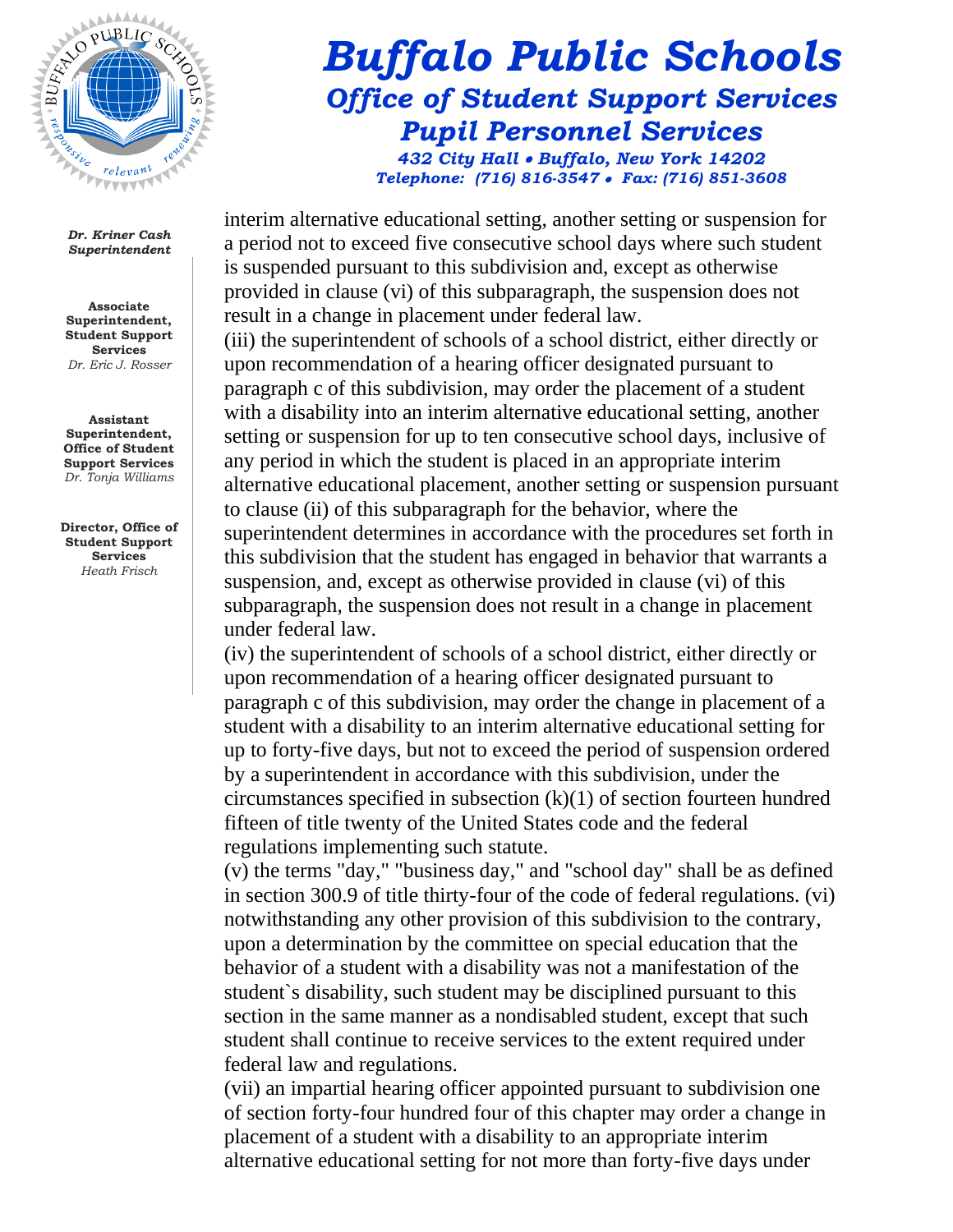

**Associate Superintendent, Student Support Services** *Dr. Eric J. Rosser*

**Assistant Superintendent, Office of Student Support Services** *Dr. Tonja Williams*

**Director, Office of Student Support Services**  *Heath Frisch* 

## *Buffalo Public Schools Office of Student Support Services Pupil Personnel Services 432 City Hall Buffalo, New York 14202 Telephone: (716) 816-3547 Fax: (716) 851-3608*

the circumstances specified in subsections  $(k)(2)$  and  $(k)(7)$  of section fourteen hundred fifteen of title twenty of the United States code and the federal regulations implementing such statutes, provided that such procedure may be repeated, as necessary.

(viii) nothing in this section shall be construed to authorize the suspension or removal of a student with a disability from his or her current educational placement for violation of school rules following a determination by the committee on special education that the behavior is a manifestation of the student`s disability, except as authorized under federal law and regulations.

(ix) the commissioner shall implement this paragraph by adopting regulations which coordinate the procedures required for discipline of students with disabilities, and students presumed to have a disability for discipline purposes, pursuant to subsection (k) of section fourteen hundred fifteen of title twenty of the United States code and the federal regulations implementing such statute, with the general procedures for student discipline under this section.

**3-a**. Teacher removal of a disruptive pupil. In addition, any teacher shall have the power and authority to remove a disruptive pupil, as defined in subdivision two-a of this section, from such teacher`s classroom consistent with discipline measures contained in the code of conduct adopted by the board pursuant to section twenty-eight hundred one of this chapter. The school authorities of any school district shall establish policies and procedures to ensure the provision of continued educational programming and activities for students removed from the classroom pursuant to this subdivision and provided further that nothing in this subdivision shall authorize the removal of a pupil in violation of any state or federal law or regulation. No pupil shall return to the classroom until the principal makes a final determination pursuant to paragraph c of this subdivision, or the period of removal expires, whichever is less.

**a**. Such teacher shall inform the pupil and the school principal of the reasons for the removal. If the teacher finds that the pupil`s continued presence in the classroom does not pose a continuing danger to persons or property and does not present an ongoing threat of disruption to the academic process, the teacher shall, prior to removing the student from the classroom, provide the student with an explanation of the basis for he removal and allow the pupil to informally present the pupil`s version of relevant events. In all other cases, the teacher shall provide the pupil with an explanation of the basis for the removal and an informal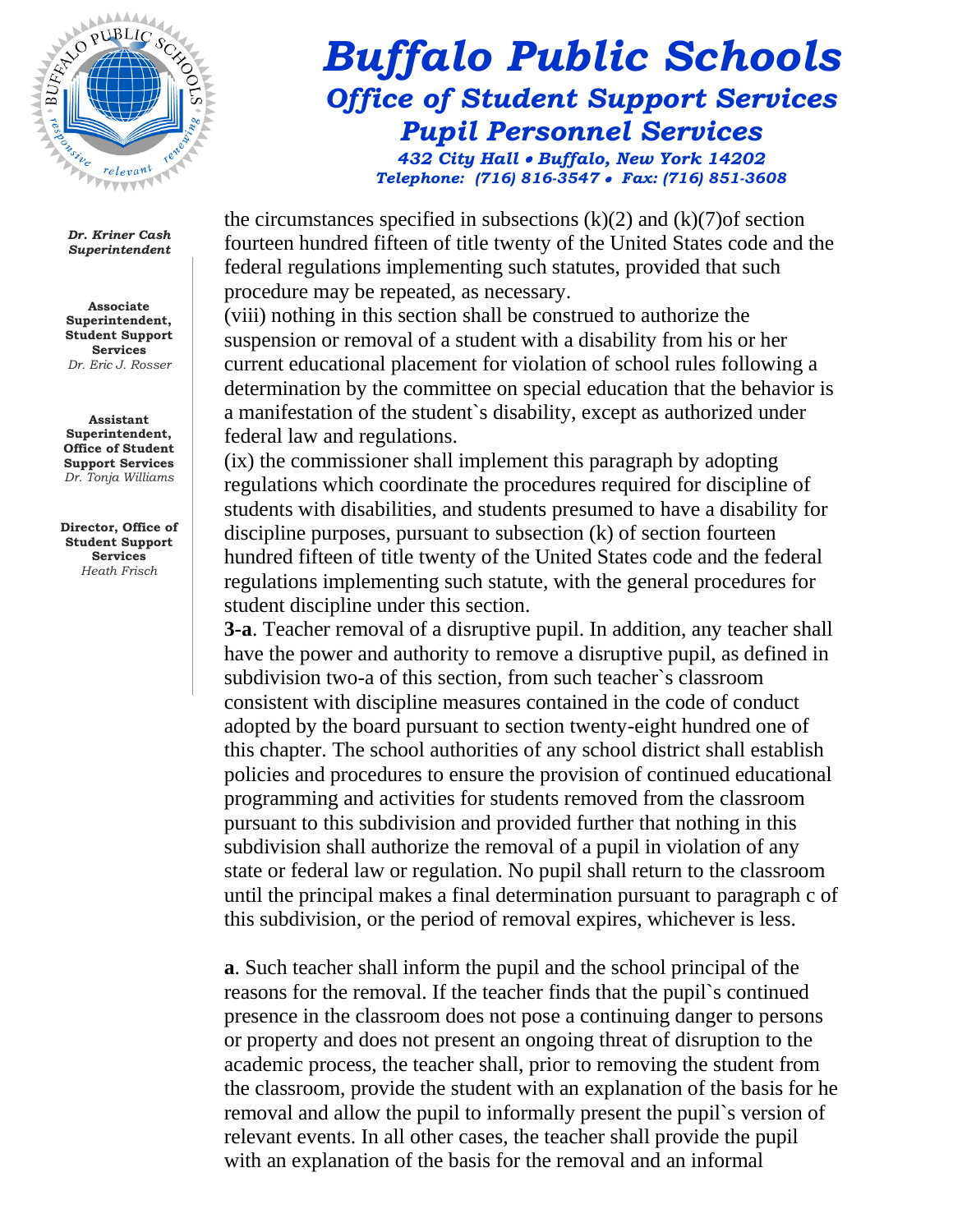

**Associate Superintendent, Student Support Services** *Dr. Eric J. Rosser*

**Assistant Superintendent, Office of Student Support Services** *Dr. Tonja Williams*

**Director, Office of Student Support Services**  *Heath Frisch* 

## *Buffalo Public Schools Office of Student Support Services Pupil Personnel Services 432 City Hall Buffalo, New York 14202 Telephone: (716) 816-3547 Fax: (716) 851-3608*

opportunity to be heard within twenty-four hours of the pupil`s removal.

**b.** The principal shall inform the person in parental relation to such pupil of the removal and the reasons therefor within twenty-four hours of the pupil`s removal. The pupil and the person in parental relation shall, upon request, be given an opportunity for an informal conference with the principal to discuss the reasons for the removal. If the pupil denies the charges, the principal shall provide an explanation of the basis for the removal and allow the pupil and/or person in parental relation to the pupil an opportunity to present the pupil`s version of relevant events. Such informal hearing shall be held within forty-eight hours of the pupil`s removal.

**c.** The principal shall not set aside the discipline imposed by the teacher unless the principal finds that the charges against the pupil are not supported by substantial evidence or that the pupil`s removal is otherwise in violation of law or that the conduct warrants suspension from school pursuant to this section and a suspension will be imposed. The principal`s determination made pursuant to this paragraph shall be made by the close of business on the day succeeding the forty-eight hour period for an informal hearing contained in paragraph b of this subdivision.

**d.** The principal may, in his or her discretion, designate a school district administrator, to carry out the functions required of the principal under this subdivision.

#### **4.** Expense.

**a.** The expense attending the commitment and costs of maintenance of any school delinquent shall be a charge against the city or district where he resides, if such city or district employs a superintendent of schools; otherwise it shall be a county charge.

**b.** The school authorities may institute proceedings before a court having jurisdiction to determine the liability of a person in parental relation to contribute towards the maintenance of a school delinquent under sixteen years of age ordered to attend upon instruction under confinement. If the court shall find the person in parental relation able to contribute towards the maintenance of such a minor, it may issue an order fixing the amount to be paid weekly.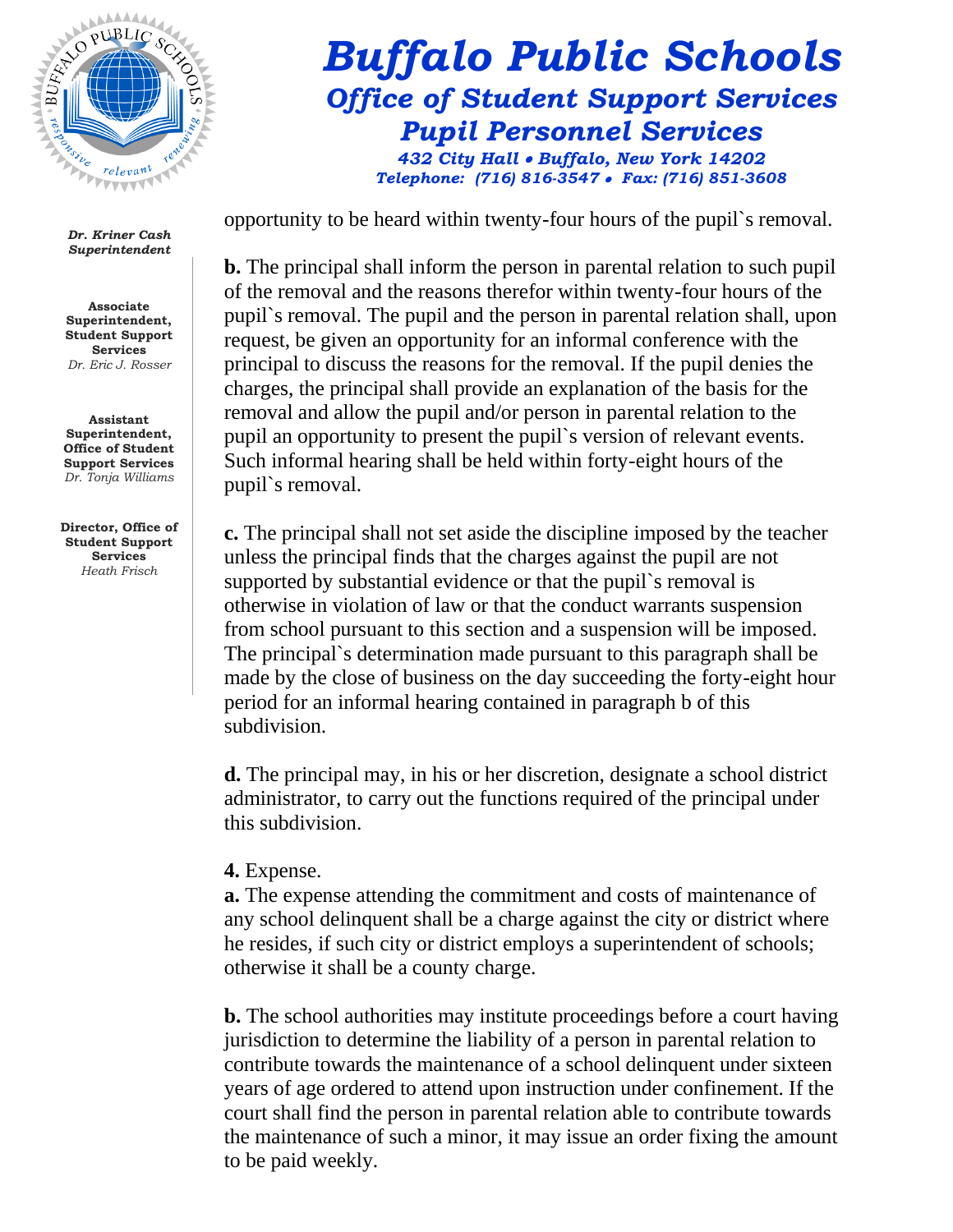

**Associate Superintendent, Student Support Services** *Dr. Eric J. Rosser*

**Assistant Superintendent, Office of Student Support Services** *Dr. Tonja Williams*

**Director, Office of Student Support Services**  *Heath Frisch* 

*Buffalo Public Schools Office of Student Support Services Pupil Personnel Services* 

*432 City Hall Buffalo, New York 14202 Telephone: (716) 816-3547 Fax: (716) 851-3608*

**5**. Involuntary transfers of pupils who have not been determined to be a student with a disability or a student presumed to have a disability for discipline purposes.

**a.** The board of education, board of trustees or sole trustee, the superintendent of schools, or district superintendent of schools may transfer a pupil who has not been determined to be a student with a disability as defined in section forty-four hundred one of this chapter, or a student presumed to have a disability for discipline purposes as defined in paragraph g of subdivision three of this section from regular classroom instruction to an appropriate educational setting in another school upon the written recommendation of the school principal and following independent review thereof. For purposes of this section of the law, "involuntary transfer" does not include a transfer made by a school district as part of a plan to reduce racial imbalance within the schools or as a change in school attendance zones or geographical boundaries.

**b.** A school principal may initiate a nonrequested transfer where it is believed that such a pupil would benefit from the transfer, or when the pupil would receive an adequate and appropriate education in another school program or facility. No recommendation for pupil transfer shall be initiated by the principal until such pupil and a person in parental relation has been sent written notification of the consideration of transfer recommendation. Such notice shall set a time and place of an informal conference with the principal and shall inform such person in parental relation and such pupil of their right to be accompanied by counsel or an individual of their choice.

**c**. After the conference and if the principal concludes that the pupil would benefit from a transfer or that the pupil would receive an adequate and appropriate education in another school program or facility, the principal may issue a recommendation of transfer to the superintendent. Such recommendation shall include a description of behavior and/or academic problems indicative of the need for transfer; a description of alternatives explored and prior action taken to resolve the problem. A copy of that letter shall be sent to the person in parental relation and to the pupil.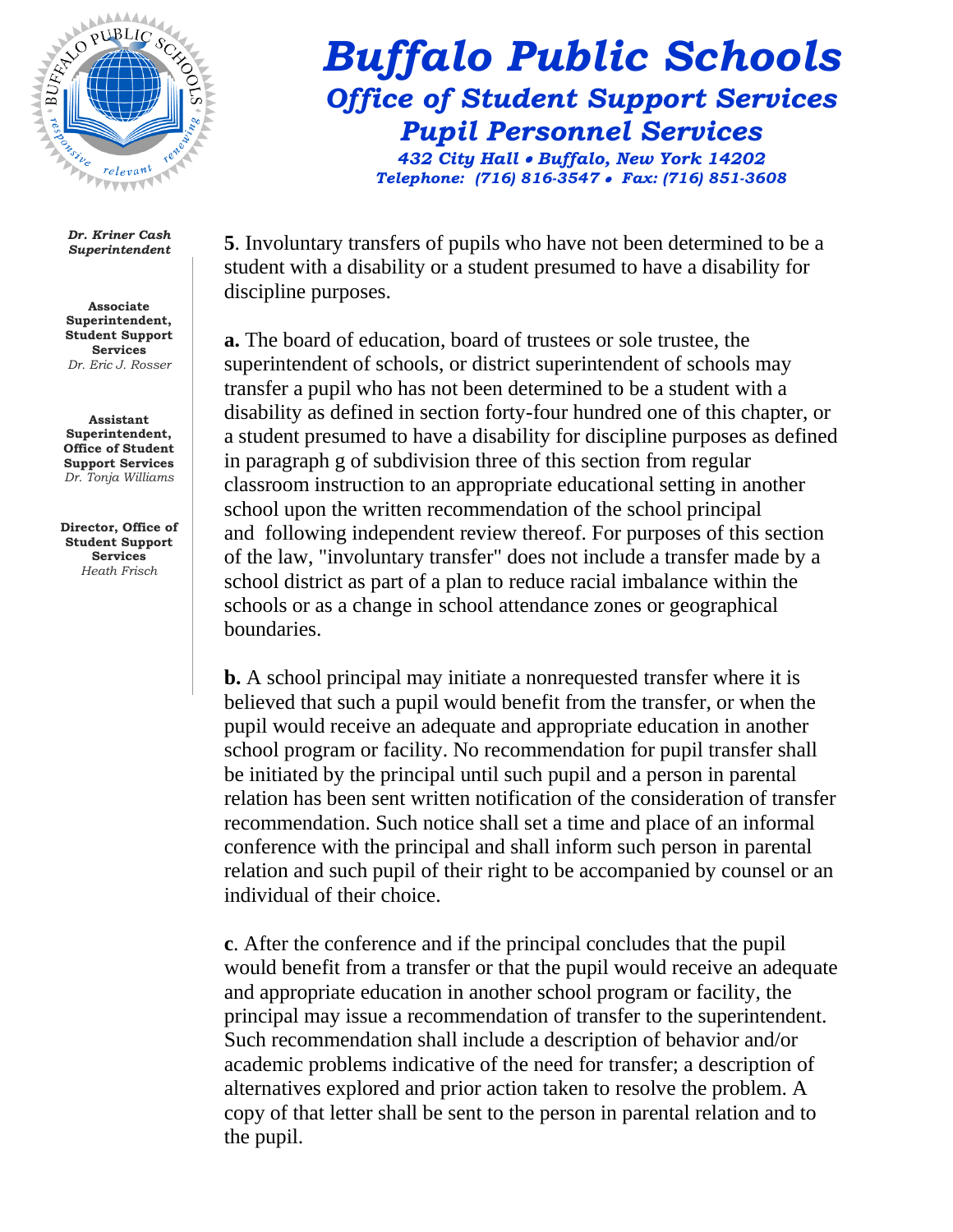

### *Buffalo Public Schools Office of Student Support Services Pupil Personnel Services 432 City Hall Buffalo, New York 14202 Telephone: (716) 816-3547 Fax: (716) 851-3608*

**d.** Upon receipt of the principal`s recommendation for transfer and a determination to consider that recommendation, the superintendent shall notify the person in parental relation and the pupil of the proposed transfer and of their right to a fair hearing as provided in paragraph c of subdivision three of this section and shall list community agencies and free legal assistance which may be of assistance. The written notice shall include a statement that the pupil or person in parental relation has ten days to request a hearing and that the proposed transfer shall not take effect, except upon written parental consent, until the ten day period has elapsed, or, if a fair hearing is requested, until after a formal decision following the hearing is rendered, whichever is later. Parental consent to a transfer shall not constitute a waiver of the right to a fair hearing.

**6.** Transfer of a pupil. Where a suspended pupil is to be transferred pursuant to subdivision five of this section, he or she shall remain on the register of the original school for two school days following transmittal of his or her records to the school to which he or she is to be transferred. The receiving school shall immediately upon receiving those records transmitted by the original school, review them to insure proper placement of the pupil. Staff members who are involved in the pupil`s education must be provided with pertinent records and information relating to the background and problems of the pupil before the pupil is placed in a classroom.

*Dr. Kriner Cash Superintendent*

**Associate Superintendent, Student Support Services** *Dr. Eric J. Rosser*

**Assistant Superintendent, Office of Student Support Services** *Dr. Tonja Williams*

**Director, Office of Student Support Services**  *Heath Frisch*